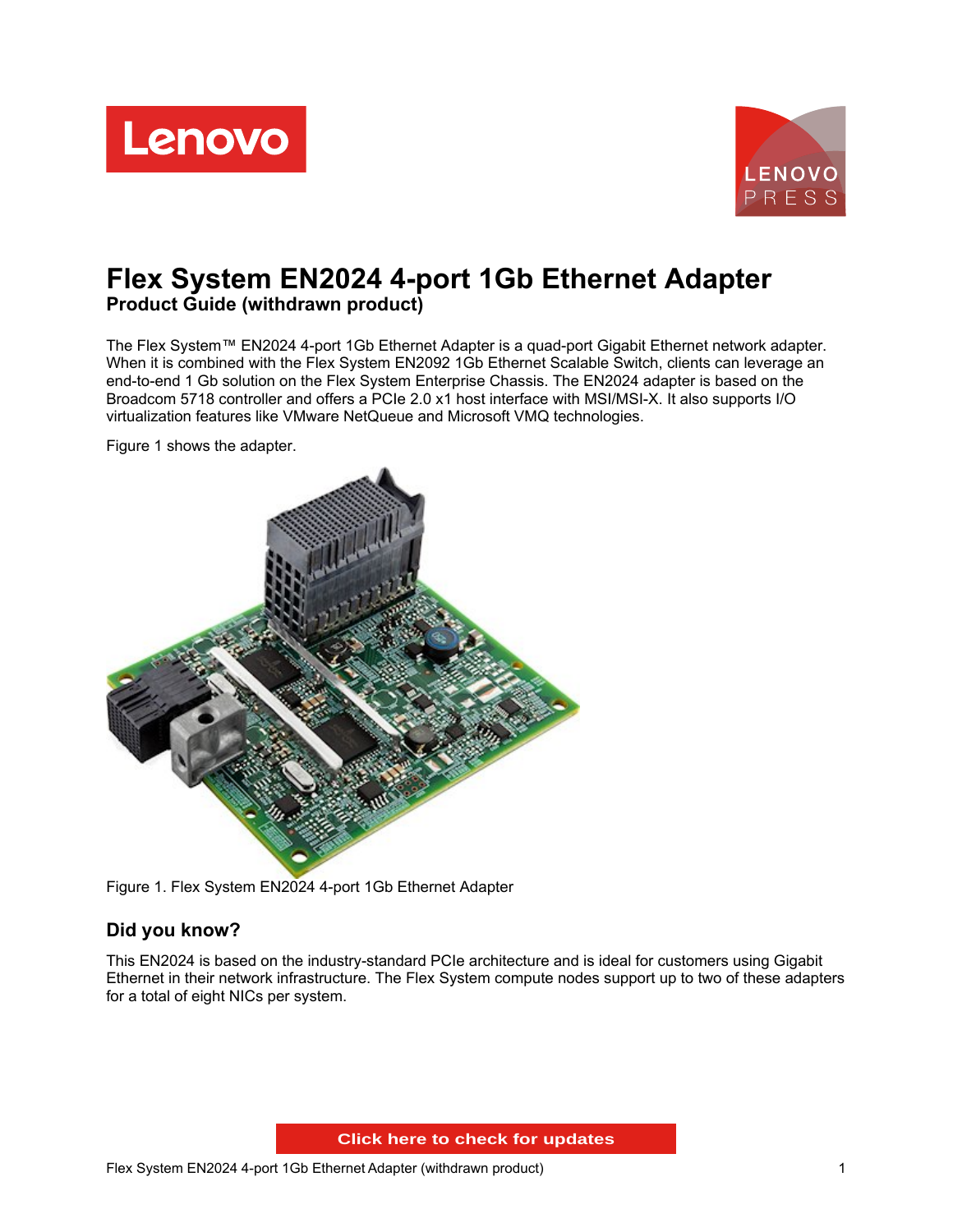### **Part number information**

The following table lists the ordering information.

**Withdrawn**: This adapter is now withdrawn from marketing.

#### Table 1. Ordering part number and feature code

| <b>Description</b>                               | <b>Part number</b> | <b>Feature code</b> |
|--------------------------------------------------|--------------------|---------------------|
| I Flex System EN2024 4-port 1Gb Ethernet Adapter | 49Y7900            | A10Y                |

The EN2024 4-port 1Gb Ethernet Adapter part number includes the following items:

- One adapter
- Documentation package

#### **Features**

The Flex System EN2024 4-port 1Gb Ethernet Adapter has these features:

- Dual Broadcom BCM5718 ASICs
- Quad-port Gigabit 1000BASE-X interface
- Two PCI Express 2.0 x1 host interfaces, one per ASIC
- Full-duplex (FDX) capability, enabling simultaneous transmission and reception of data on the Ethernet network
- MSI and MSI-X capabilities, up to 17 MSI-X vectors
- I/O virtualization support for VMware NetQueue, and Microsoft VMQ
- Seventeen receive queues and 16 transmit queues
- Seventeen MSI-X vectors supporting per-queue interrupt to host
- Function Level Reset (FLR)
- ECC error detection and correction on internal SRAM
- TCP, IP, and UDP checksum offload
- Large Send offload, TCP segmentation offload
- Receive-side scaling
- Virtual LANs (VLANs): IEEE 802.1q VLAN tagging
- Jumbo frames (9 KB)
- IEEE 802.3x flow control
- Statistic gathering (SNMP MIB II, Ethernet-like MIB [IEEE 802.3x, Clause 30])
- Comprehensive diagnostic and configuration software suite
- ACPI 1.1a-compliant: multiple power modes
- Wake-on-LAN (WOL) support
- Preboot Execution Environment (PXE) support
- RoHS-compliant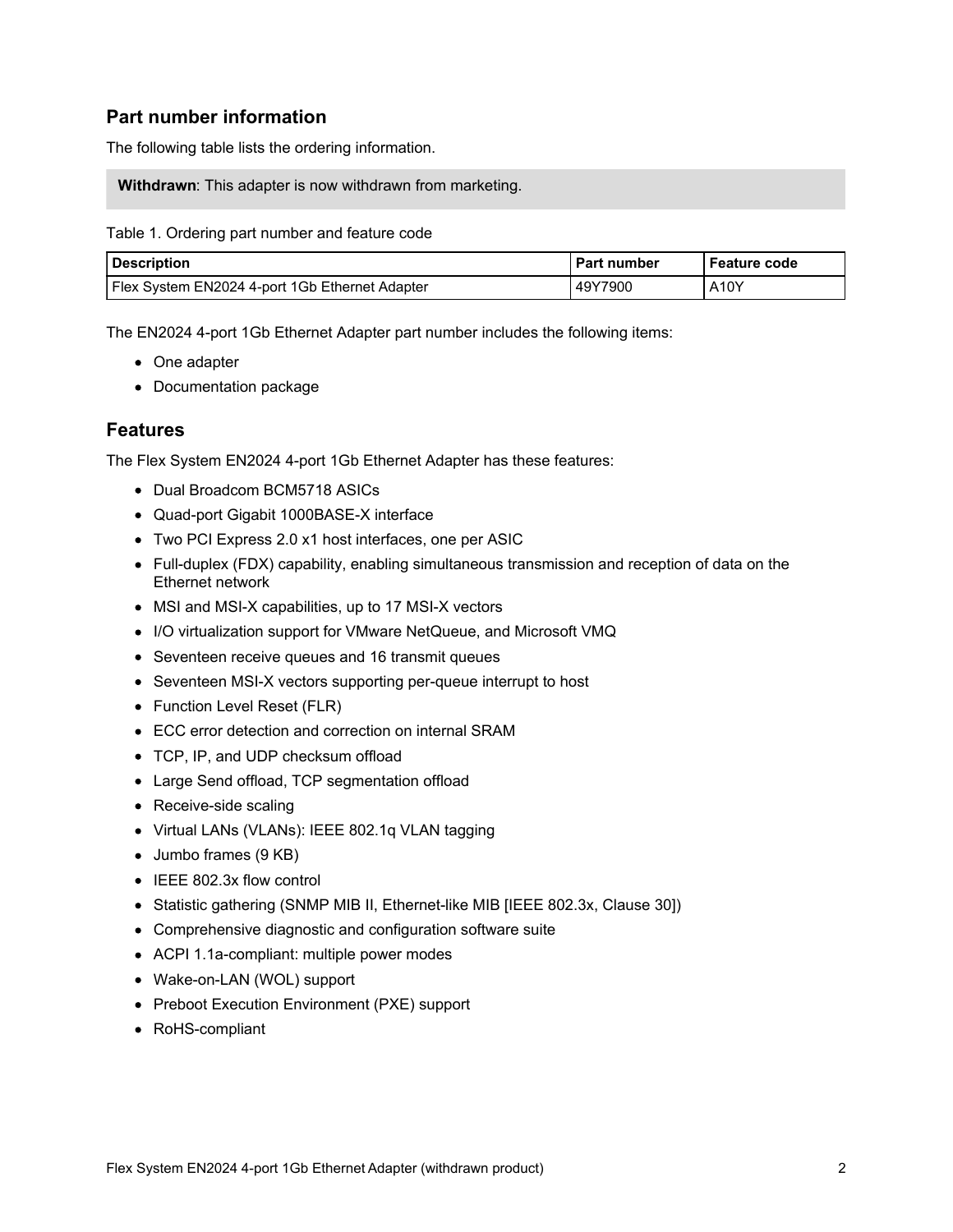## **Supported servers**

The following table lists the Flex System compute nodes that support the adapters.

#### Table 2. Supported servers

| <b>Description</b>                             | Part number | ဖ<br>္တ<br>o<br>x22 | ဖ<br>791<br><b>X222</b> | ۰<br>ဒ္ဓ<br>ິ<br>ທ<br>ш<br>້ຕ<br>5<br>ō<br>ຼ | $\overline{\mathbf{c}}$<br>-2600<br>忠<br>52<br>5<br>o<br>ਧ<br>Χ2 | 62)<br>∼<br>0<br>q<br>2<br>× | 32<br>5<br>G<br>٩R<br>o<br>4<br>$x^2$ | r<br>הס<br>o<br>₹ | 55<br>o<br>q<br>प<br>× | 7903<br>X6<br><b>X880</b><br>x480<br><b>X280</b> | ۵٥<br>S<br><b>X880</b><br>x480<br>ຘ<br>ຼ<br>× |
|------------------------------------------------|-------------|---------------------|-------------------------|----------------------------------------------|------------------------------------------------------------------|------------------------------|---------------------------------------|-------------------|------------------------|--------------------------------------------------|-----------------------------------------------|
| Flex System EN2024 4-port 1Gb Ethernet Adapter | 49Y7900     | $\checkmark$        | N                       | $\vee$                                       | $\checkmark$                                                     | $\checkmark$                 | v                                     | $\checkmark$      | $\checkmark$           | $V^*$                                            | $V^*$                                         |

\* Only supported in slots 1 and 2 of the x280 X6, x480 X6, and x880 X6

See ServerProven at the following web address for the latest information about the expansion cards that are supported by each blade server type:

<http://ibm.com/servers/eserver/serverproven/compat/us/>

I/O adapter cards are installed in the slot in supported servers, such as the x240, as highlighted in the following figure.



Figure 2. Location of the I/O adapter slots in the Flex System x240 Compute Node

## **Supported I/O modules**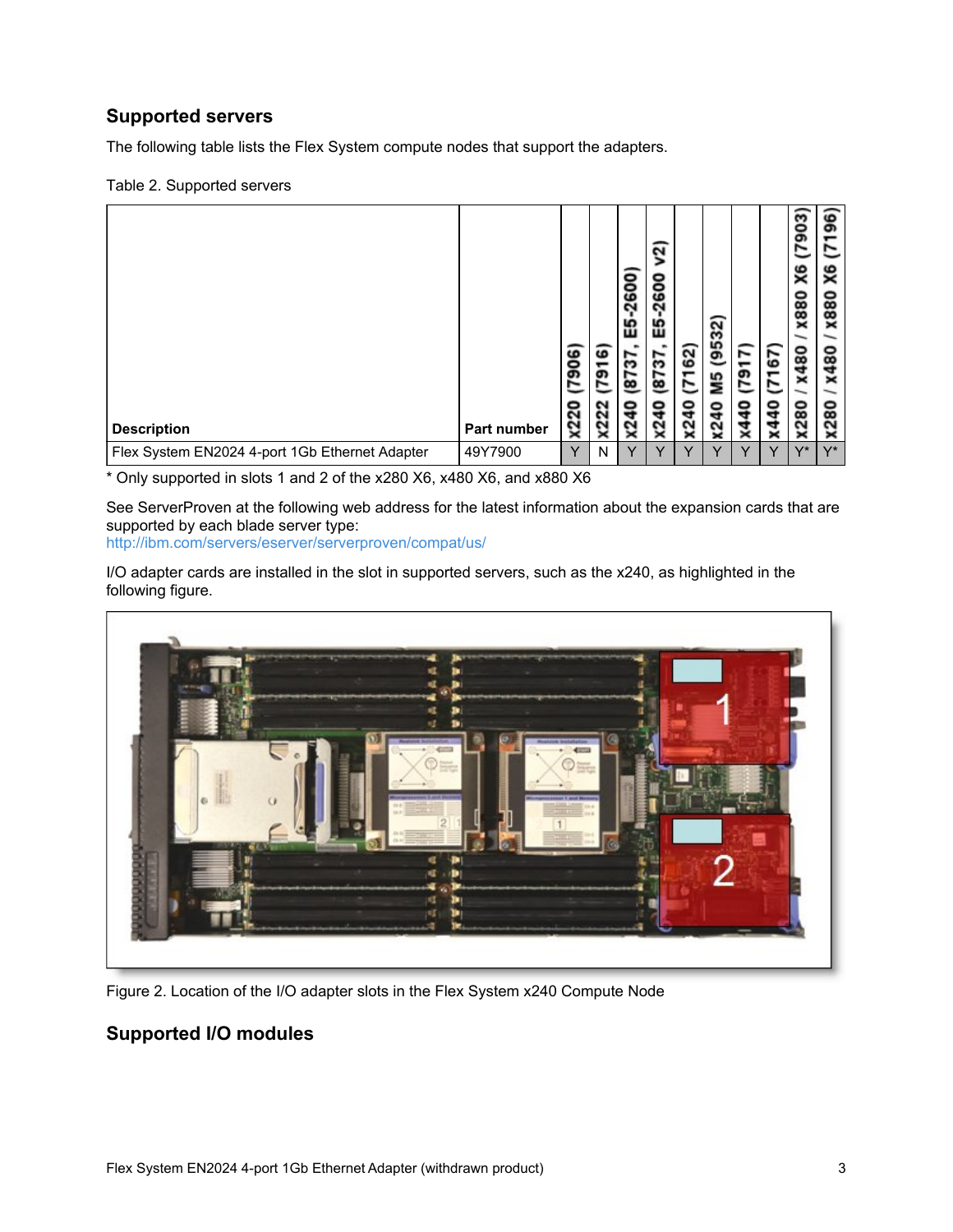These adapter can be installed in any I/O adapter slot of a supported Flex System compute node. One or two compatible 1 Gb or 10 Gb I/O modules must be installed in the corresponding I/O bays in the chassis. The following table lists the switches that are supported. When connected to the 10Gb switch or pass-thru module, the internal switch ports will operate at 1Gb speeds.

To maximize the number of adapter ports usable, you may also need to order switch upgrades to enable additional ports as listed in the table. Alternatively, for CN4093, EN4093R, and SI4093 switches, you can use Flexible Port Mapping, a new feature of Networking OS 7.8, that allows you to minimize the number of upgrades needed. See the Product Guides for the switches for more details: <http://lenovopress.com/flexsystem/iomodules>

The table also specifies how many ports of the adapter are supported once the indicated upgrades are applied. Switches should be installed in pairs to maximize the number of ports enabled and to provide redundant network connections.

| <b>Description</b>                                                                                                                                         | <b>Part number</b>            | Port count<br>(per pair<br>of switches)* |
|------------------------------------------------------------------------------------------------------------------------------------------------------------|-------------------------------|------------------------------------------|
| 1 Gb switches                                                                                                                                              |                               |                                          |
| Flex System EN2092 1Gb Ethernet Scalable Switch<br>+ EN2092 1Gb Ethernet Scalable Switch (Upgrade 1)                                                       | 49Y4294<br>90Y3562            | 4                                        |
| 10 Gb switches                                                                                                                                             |                               |                                          |
| Lenovo Flex System Fabric EN4093R 10Gb Scalable Switch<br>+ EN4093 10Gb Scalable Switch (Upgrade 1)                                                        | 00FM514<br>49Y4798            | 4                                        |
| Lenovo Flex System Fabric CN4093 10Gb Converged Scalable Switch<br>+ CN4093 10Gb Converged Scalable Switch (Upgrade 1)                                     | 00FM510<br>49Y4798            | $\overline{4}$                           |
| Lenovo Flex System SI4091 10Gb System Interconnect Module                                                                                                  | 00FE327                       | $\overline{2}$                           |
| Lenovo Flex System Fabric SI4093 System Interconnect Module<br>+ SI4093 System Interconnect Module (Upgrade 1)                                             | 00FM518<br>95Y3318            | $\overline{4}$                           |
| Flex System Fabric CN4093 10Gb Converged Scalable Switch<br>+ CN4093 10Gb Converged Scalable Switch (Upgrade 1)                                            | 00D5823<br>49Y4798            | $\overline{4}$                           |
| Flex System Fabric EN4093R 10Gb Scalable Switch<br>+ EN4093 10Gb Scalable Switch (Upgrade 1)                                                               | 95Y3309<br>49Y4798            | $\overline{4}$                           |
| Flex System Fabric EN4093 10Gb Scalable Switch<br>+ EN4093 10Gb Scalable Switch (Upgrade 1)                                                                | 49Y4270<br>49Y4798            | $\overline{4}$                           |
| Flex System EN4091 10Gb Ethernet Pass-thru                                                                                                                 | 88Y6043                       | 2                                        |
| Flex System Fabric SI4093 System Interconnect Module<br>+ SI4093 System Interconnect Module (Upgrade 1)                                                    | 95Y3313<br>95Y3318            | $\overline{4}$                           |
| Flex System EN4023 10Gb Scalable Switch<br>+ Flex System EN4023 10Gb Scalable Switch (Upgrade 1)<br>or Flex System EN4023 10Gb Scalable Switch (Upgrade 2) | 94Y5212<br>94Y5158<br>94Y5159 | $\overline{4}$                           |
| Cisco Nexus B22 Fabric Extender for Flex System                                                                                                            | 94Y5350                       | $\overline{2}$                           |

Table 3. I/O modules and upgrades for use with the EN2024 4-port 1Gb Ethernet Adapter

\* This column indicates the number of adapter ports that will be active if indicated upgrades are installed.

The adapter does not support the following I/O modules:

Flex System EN6131 40Gb Ethernet Switch

The following table shows the connections between adapters installed in the compute nodes to the switch bays in the chassis.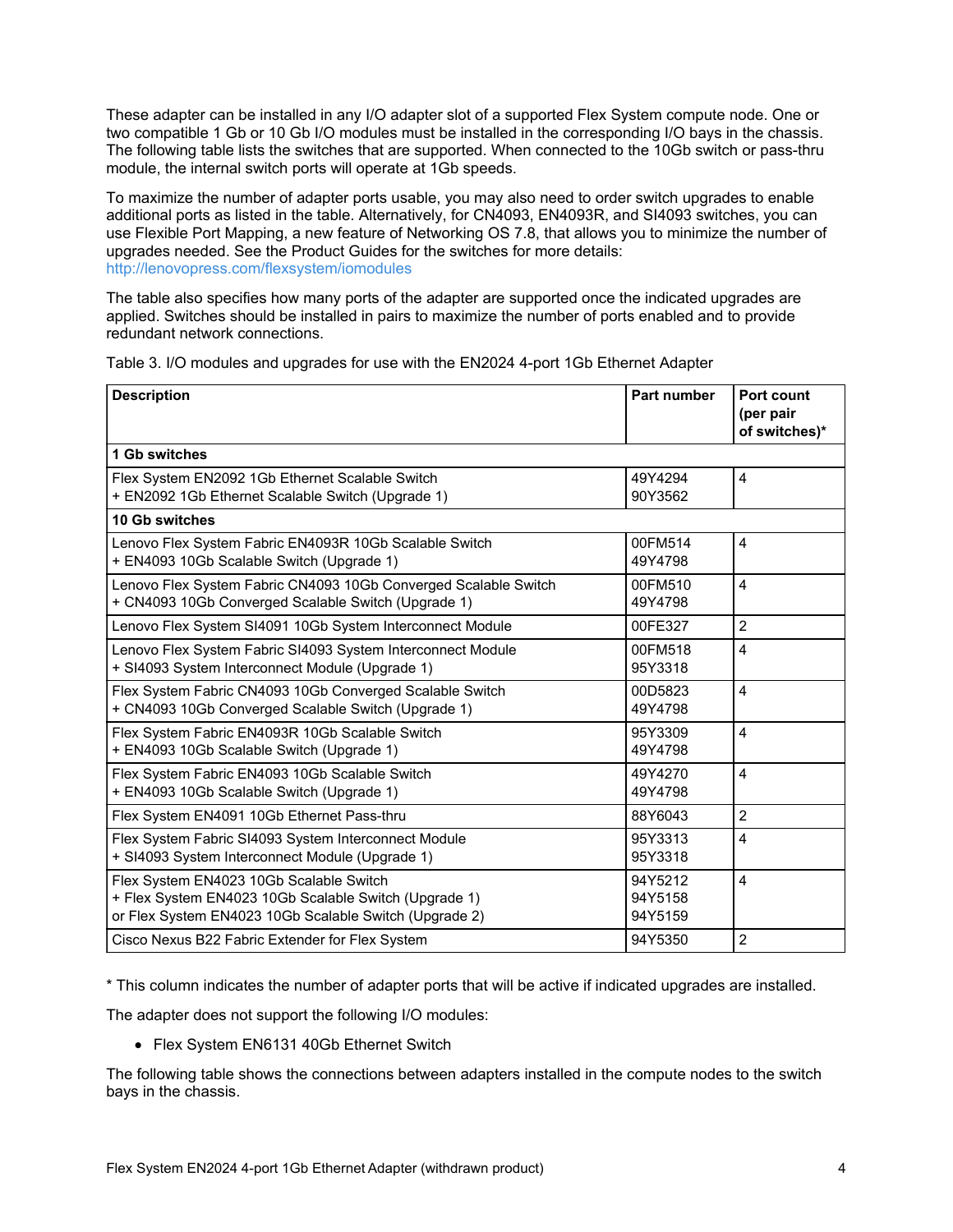Table 4. Adapter to I/O bay correspondence

| I/O adapter slot<br>in the server        | Port on the adapter | Corresponding I/O module bay<br>in the chassis |
|------------------------------------------|---------------------|------------------------------------------------|
| Slot 1                                   | Port 1              | Module bay 1                                   |
|                                          | Port 2              | Module bay 2                                   |
|                                          | Port 3*             | Module bay 1                                   |
|                                          | Port 4*             | Module bay 2                                   |
| Slot 2                                   | Port 1              | Module bay 3                                   |
|                                          | Port 2              | Module bay 4                                   |
|                                          | Port 3*             | Module bay 3                                   |
|                                          | Port 4*             | Module bay 4                                   |
| Slot 3<br>(full-wide compute nodes only) | Port 1              | Module bay 1                                   |
|                                          | Port 2              | Module bay 2                                   |
|                                          | Port 3*             | Module bay 1                                   |
|                                          | Port 4*             | Module bay 2                                   |
| Slot 4                                   | Port 1              | Module bay 3                                   |
| (full-wide compute nodes only)           | Port 2              | Module bay 4                                   |
|                                          | Port 3*             | Module bay 3                                   |
|                                          | Port 4*             | Module bay 4                                   |

\* Ports 3 and 4 require Upgrade 1 of either the EN2092 1Gb or EN4093 10Gb switch. The EN4091 Pass-thru only supports ports 1 and 2 (and only when two I/O modules are installed).

The connections between the adapters installed in the compute nodes to the switch bays in the chassis are shown diagrammatically in the following figure. The figure shows both half-wide servers, such as the x240 with two adapters, and full-wide servers, such as the x440 with four adapters.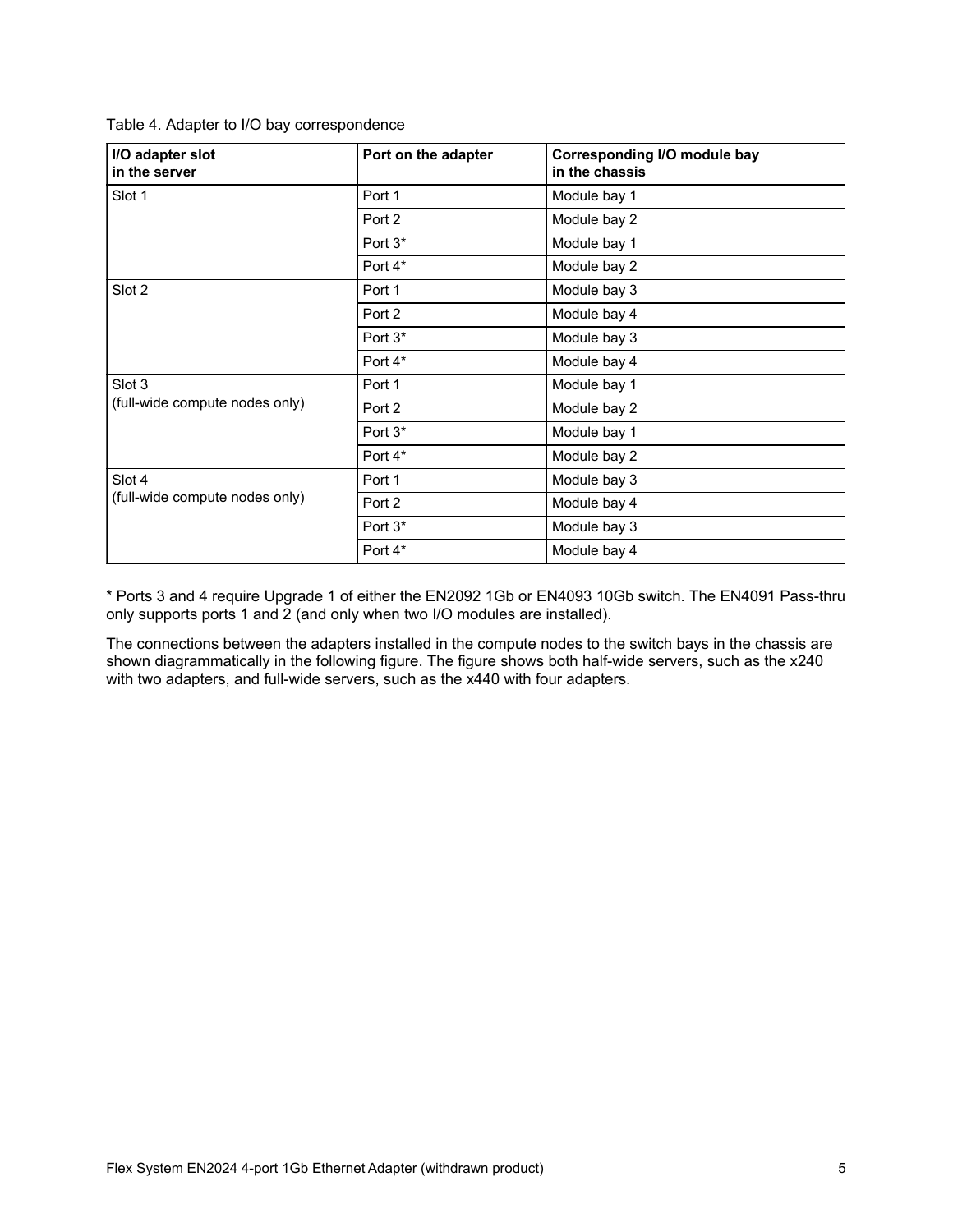

Figure 3. Logical layout of the interconnects between I/O adapters and I/O modules

#### **Operating system support**

The Flex System EN2024 4-port 1Gb Ethernet Adapter supports the following operating systems.

- Microsoft Windows Server 2012
- Microsoft Windows Server 2012 R2
- Microsoft Windows Server 2016
- Microsoft Windows Server 2019
- Microsoft Windows Server version 1709
- Red Hat Enterprise Linux 6 Server x64 Edition
- SUSE Linux Enterprise Server 11 for AMD64/EM64T
- SUSE Linux Enterprise Server 11 with Xen for AMD64/EM64T
- SUSE Linux Enterprise Server 12
- SUSE Linux Enterprise Server 15
- SUSE Linux Enterprise Server 15 with Xen
- VMware vSphere 5.1 (ESXi)
- VMware vSphere Hypervisor (ESXi) 5.5
- VMware vSphere Hypervisor (ESXi) 6.0
- VMware vSphere Hypervisor (ESXi) 6.5
- VMware vSphere Hypervisor (ESXi) 6.7

Support for operating systems is based on the combination of the expansion card and the blade server on which it is installed. See the ServerProven website for the latest information about the specific versions and service packs supported. Select the blade server, and then select the expansion card to see the supported operating systems: <http://www.ibm.com/systems/info/x86servers/serverproven/compat/us/>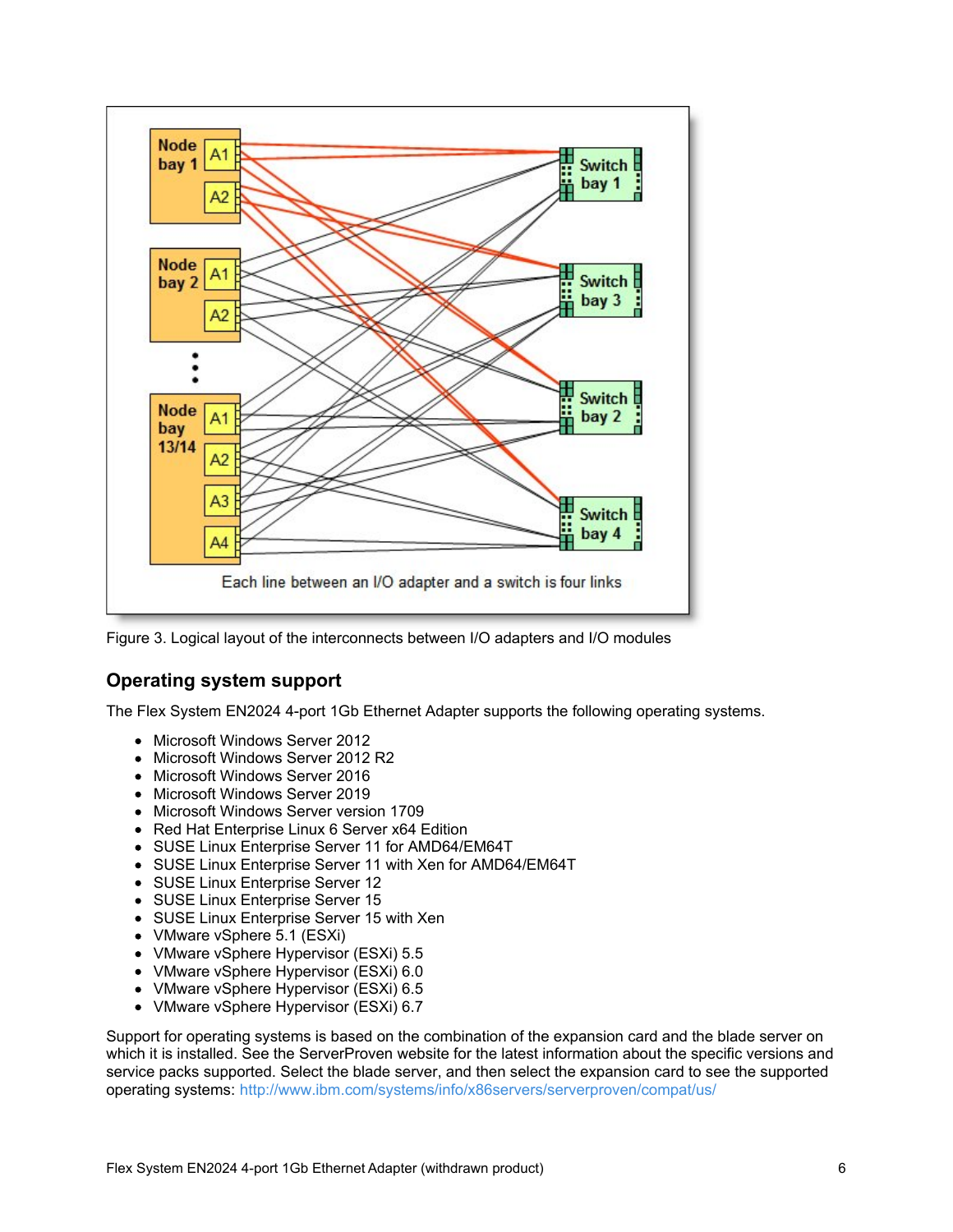#### **Warranty**

There is a 1-year, customer-replaceable unit (CRU) limited warranty. When installed in a server, these adapters assume your system's base warranty and any IBM ServicePac® upgrade.

#### **Physical specifications**

The dimensions and weight of the adapter are as follows:

- Width: 100 mm (3.9 inches)
- Depth: 80 mm (3.1 inches)
- Weight: 13 g (0.3 lb)

Shipping dimensions and weight (approximate):

- $\bullet$  Height: 58 mm (2.3 in)
- Width: 229 mm (9.0 in)
- Depth: 208 mm (8.2 in)
- Weight: 0.4 kg (0.89 lb)

#### **Regulatory compliance**

The adapter conforms to the following standards:

- United States FCC 47 CFR Part 15, Subpart B, ANSI C63.4 (2003), Class A
- United States UL 60950-1, Second Edition
- IEC/EN 60950-1, Second Edition
- FCC Verified to comply with Part 15 of the FCC Rules, Class A
- Canada ICES-003, issue 4, Class A
- UL/IEC 60950-1
- CSA C22.2 No. 60950-1-03
- Japan VCCI, Class A
- Australia/New Zealand AS/NZS CISPR 22:2006, Class A
- IEC 60950-1(CB Certificate and CB Test Report)
- Taiwan BSMI CNS13438, Class A
- Korea KN22, Class A; KN24
- Russia/GOST ME01, IEC-60950-1, GOST R 51318.22-99, GOST R 51318.24-99, GOST R 51317.3.2-2006, GOST R 51317.3.3-99
- IEC 60950-1 (CB Certificate and CB Test Report)
- CE Mark (EN55022 Class A, EN60950-1, EN55024, EN61000-3-2, EN61000-3-3)
- CISPR 22, Class A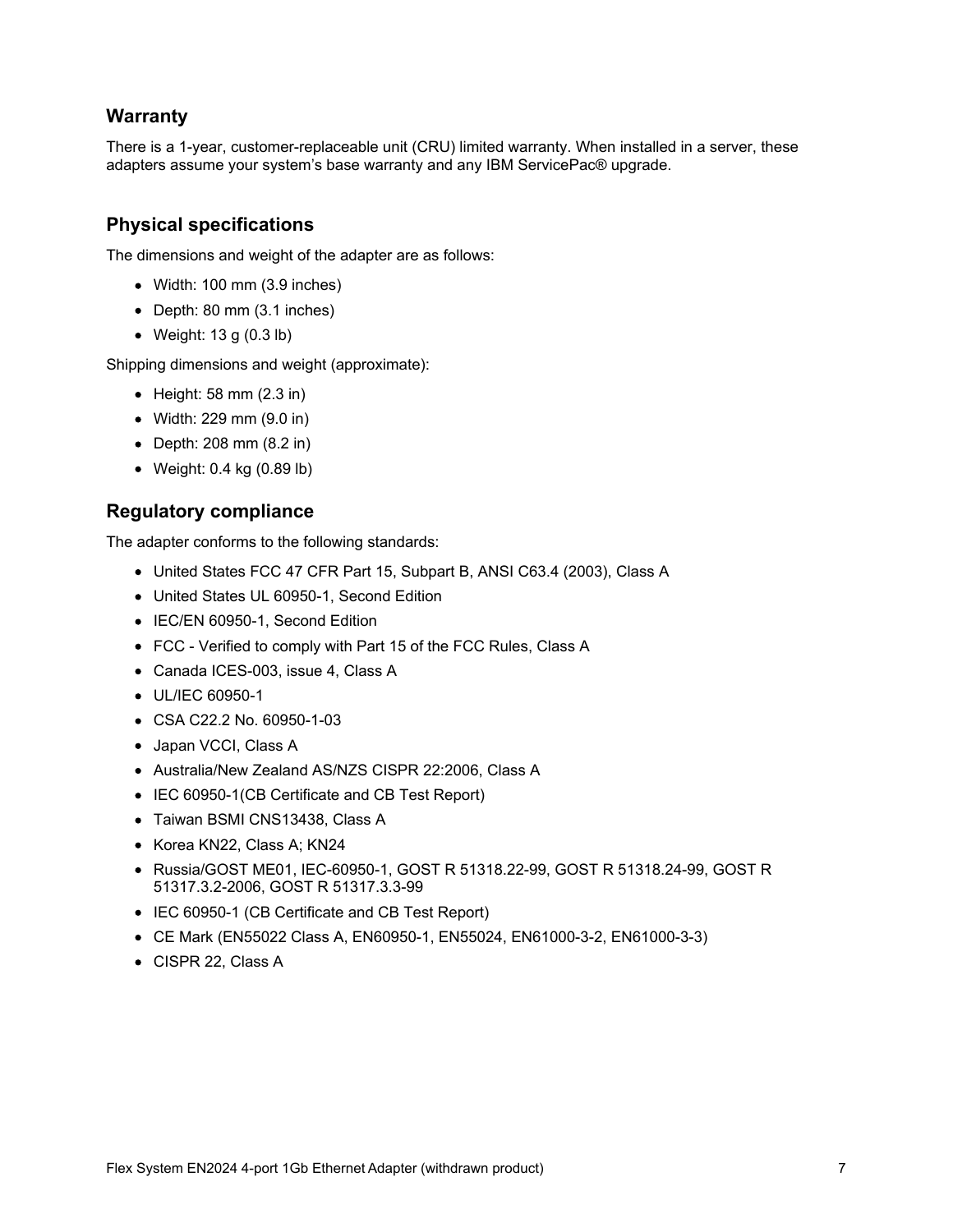# **Popular configurations**

The adapters can be used in various configurations. The following figure shows EN2024 4-port 1Gb Ethernet Adapters installed in both slots of the x240 (a model without the Embedded 10Gb Virtual Fabric Adapter), which in turn is installed in the chassis. The chassis also has four Flex System EN2092 1Gb Ethernet Scalable Switches, each with Upgrade 1 installed to enable 28 internal ports.



Figure 4. Example configuration

The following table lists the parts that are used in the configuration.

|  |  |  | Table 5. Components used when connecting the adapter to the 10 GbE switches |  |
|--|--|--|-----------------------------------------------------------------------------|--|
|  |  |  |                                                                             |  |

| Part<br>number | <b>Description</b>                                                                                                | Quantity        |
|----------------|-------------------------------------------------------------------------------------------------------------------|-----------------|
| 8737-x1x       | Flex System x240 Compute Node (without Embedded 10Gb Virtual Fabric Adapter) or other 1 to 14<br>supported server |                 |
| 90Y3554        | Flex System EN2024 4-port 1Gb Ethernet Adapter                                                                    | 2 per<br>server |
| 8721-A1x       | Flex System Enterprise Chassis                                                                                    |                 |
| 49Y4294        | Flex System EN2092 1Gb Ethernet Scalable Switch                                                                   | 4               |
| 90Y3562        | Flex System EN2092 1Gb Ethernet Scalable Switch (Upgrade 1)                                                       | 4               |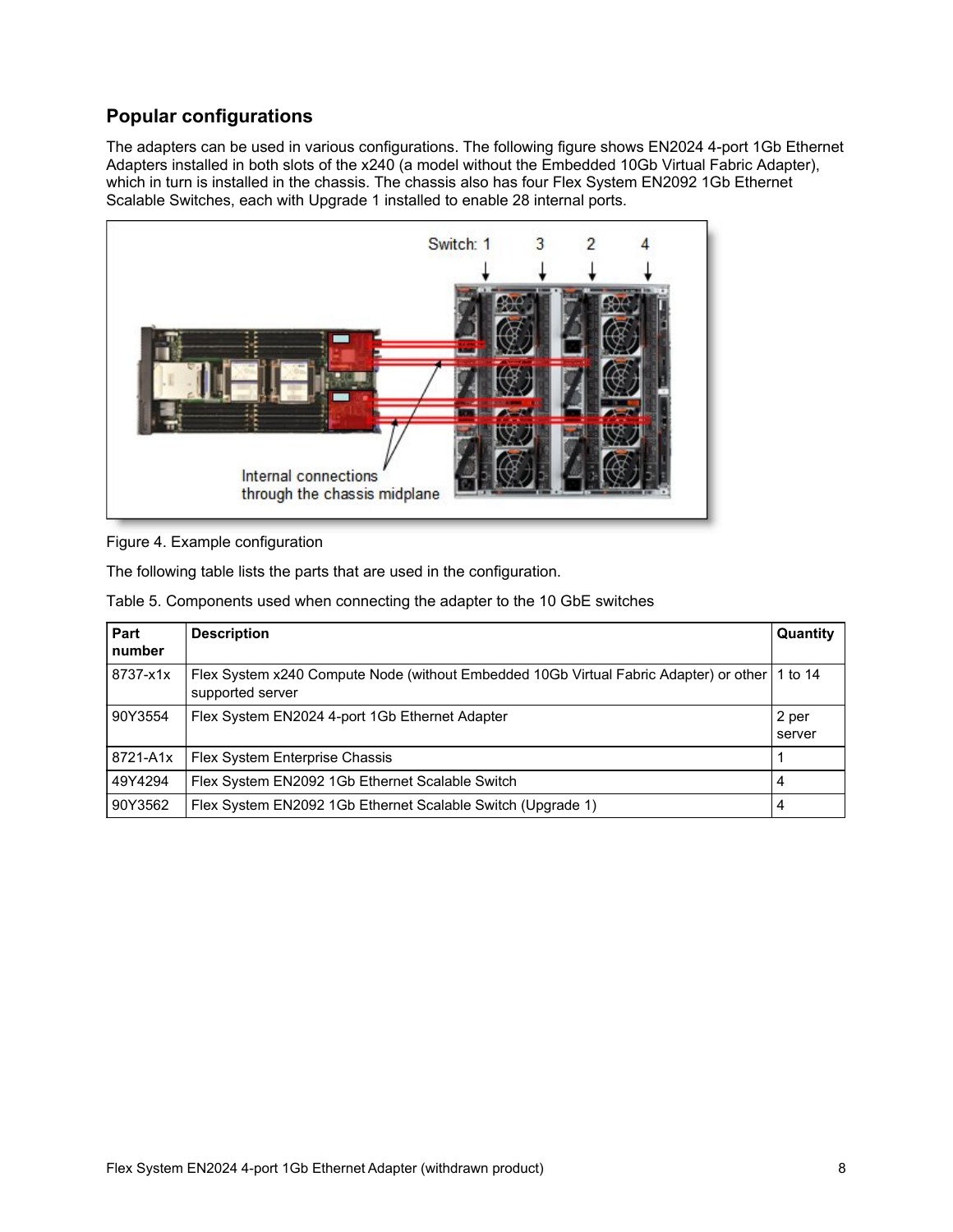#### **Related publications**

For more information refer to the following resources:

- Product Guides for all Flex System switches: <http://lenovopress.com/flexsystem/iomodules>
- Product Guides for Flex System compute nodes: <http://lenovopress.com/flexsystem/nodes>
- Flex System Information Center (User's Guides for servers and options) <http://publib.boulder.ibm.com/infocenter/flexsys/information>
- *Flex System Interoperability Guide* <http://lenovopress.com/fsig>
- *Flex System Products and Technology for x86 Systems* , SG24-8255 <http://lenovopress.com/sg248255>
- Product Guides for Flex System servers and options <http://lenovopress.com/flexsystem>
- System x and Cluster Solutions configurator (x-config) <http://ibm.com/products/hardware/configurator/americas/bhui/asit/>
- System x Configuration and Options Guide: <http://ibm.com/systems/xbc/cog/>
- ServerProven for Flex System [http://ibm.com/systems/info/x86servers/serverproven/compat/us/flexsystems.html](http://www-03.ibm.com/systems/info/x86servers/serverproven/compat/us/flexsystems.html)

#### **Related product families**

Product families related to this document are the following:

- 1 Gb Embedded [Connectivity](https://lenovopress.com/networking/embedded/1gb)
- **Blade Network [Adapters](https://lenovopress.com/servers/blades/nic)**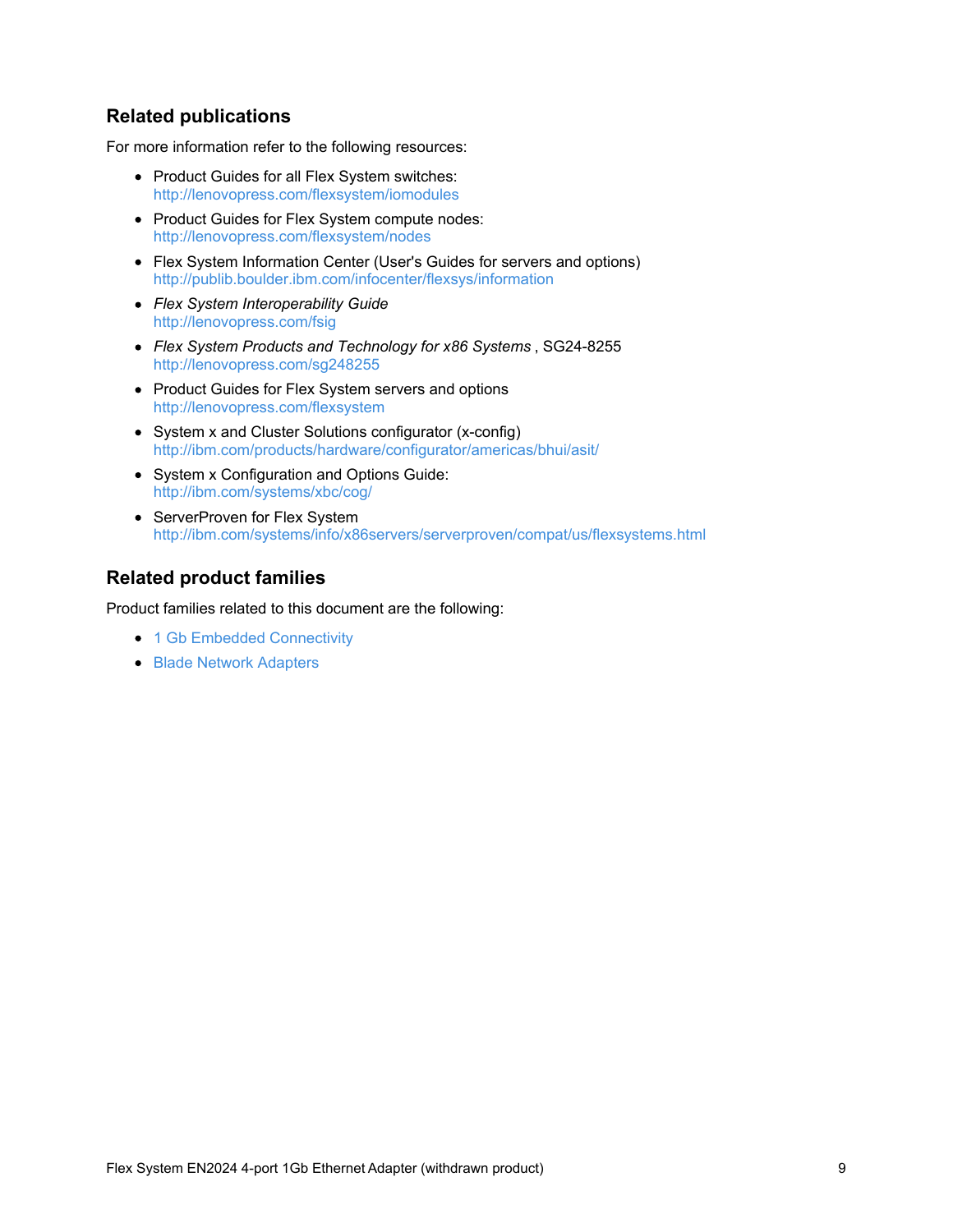#### **Notices**

Lenovo may not offer the products, services, or features discussed in this document in all countries. Consult your local Lenovo representative for information on the products and services currently available in your area. Any reference to a Lenovo product, program, or service is not intended to state or imply that only that Lenovo product, program, or service may be used. Any functionally equivalent product, program, or service that does not infringe any Lenovo intellectual property right may be used instead. However, it is the user's responsibility to evaluate and verify the operation of any other product, program, or service. Lenovo may have patents or pending patent applications covering subject matter described in this document. The furnishing of this document does not give you any license to these patents. You can send license inquiries, in writing, to:

Lenovo (United States), Inc. 8001 Development Drive Morrisville, NC 27560 U.S.A. Attention: Lenovo Director of Licensing

LENOVO PROVIDES THIS PUBLICATION "AS IS" WITHOUT WARRANTY OF ANY KIND, EITHER EXPRESS OR IMPLIED, INCLUDING, BUT NOT LIMITED TO, THE IMPLIED WARRANTIES OF NON-INFRINGEMENT, MERCHANTABILITY OR FITNESS FOR A PARTICULAR PURPOSE. Some jurisdictions do not allow disclaimer of express or implied warranties in certain transactions, therefore, this statement may not apply to you.

This information could include technical inaccuracies or typographical errors. Changes are periodically made to the information herein; these changes will be incorporated in new editions of the publication. Lenovo may make improvements and/or changes in the product(s) and/or the program(s) described in this publication at any time without notice.

The products described in this document are not intended for use in implantation or other life support applications where malfunction may result in injury or death to persons. The information contained in this document does not affect or change Lenovo product specifications or warranties. Nothing in this document shall operate as an express or implied license or indemnity under the intellectual property rights of Lenovo or third parties. All information contained in this document was obtained in specific environments and is presented as an illustration. The result obtained in other operating environments may vary. Lenovo may use or distribute any of the information you supply in any way it believes appropriate without incurring any obligation to you.

Any references in this publication to non-Lenovo Web sites are provided for convenience only and do not in any manner serve as an endorsement of those Web sites. The materials at those Web sites are not part of the materials for this Lenovo product, and use of those Web sites is at your own risk. Any performance data contained herein was determined in a controlled environment. Therefore, the result obtained in other operating environments may vary significantly. Some measurements may have been made on development-level systems and there is no guarantee that these measurements will be the same on generally available systems. Furthermore, some measurements may have been estimated through extrapolation. Actual results may vary. Users of this document should verify the applicable data for their specific environment.

#### **© Copyright Lenovo 2022. All rights reserved.**

This document, TIPS0845, was created or updated on November 26, 2018.

Send us your comments in one of the following ways:

- Use the online Contact us review form found at: <https://lenovopress.com/TIPS0845>
- Send your comments in an e-mail to: [comments@lenovopress.com](mailto:comments@lenovopress.com?subject=Feedback for TIPS0845)

This document is available online at <https://lenovopress.com/TIPS0845>.